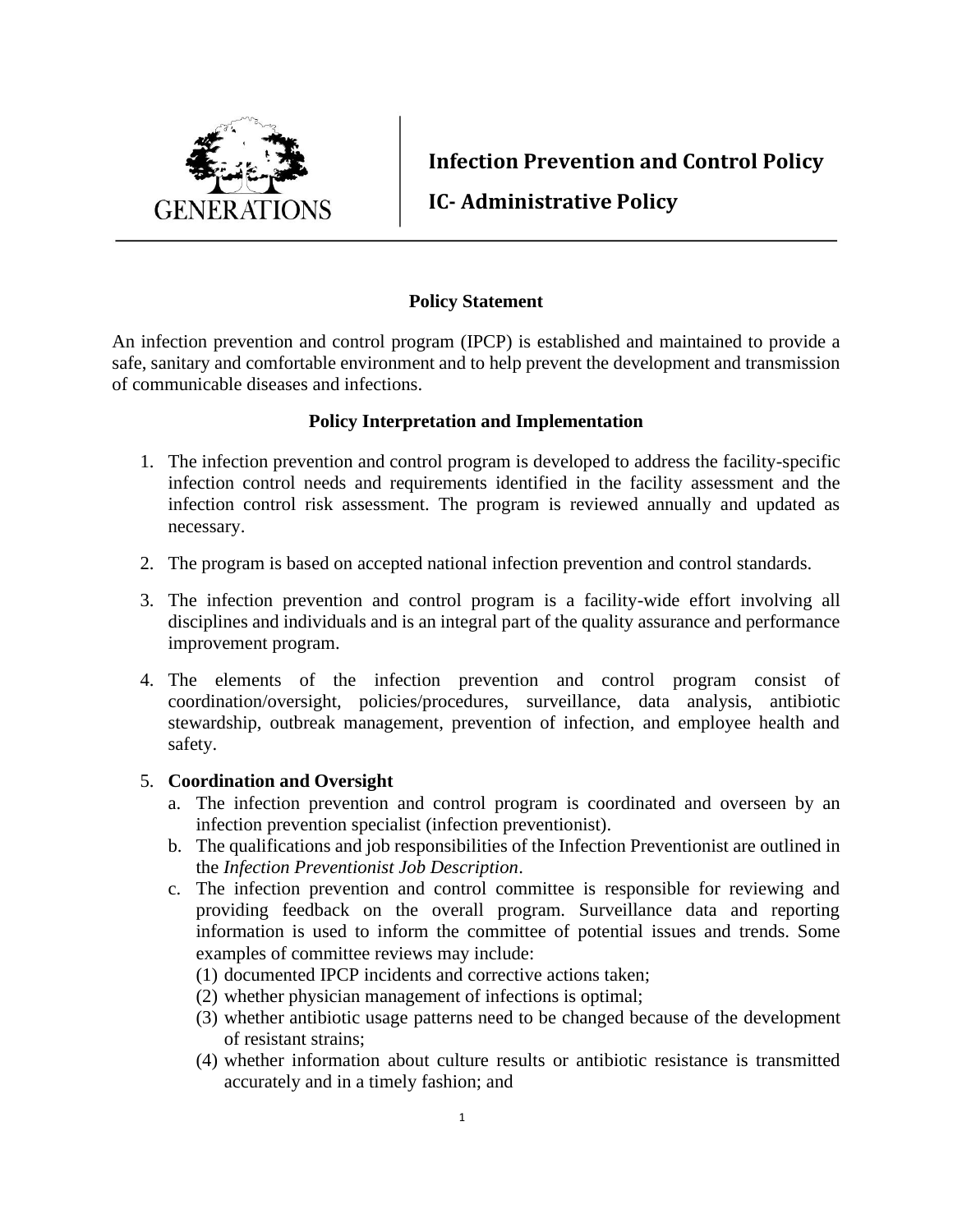(5) whether there is appropriate follow-up of acute infections.

d. The committee meets regularly, at least quarterly, and consists of team members from across disciplines, including the Medical Director.

### 6. **Policies and Procedures**

- a. Policies and procedures are utilized as the standards of the infection prevention and control program.
- b. Policies and procedures reflect the current infection prevention and control standards of practice.
- c. The infection prevention and control committee, Medical Director, Director of Nursing Services, and other key clinical and administrative staff review the infection control policies at least annually. The review will include:
	- (1) Updating or supplementing policies and procedures as needed;
	- (2) Assessment of staff compliance with existing policies and regulations; and
	- (3) Any trends or significant problems since the previous review.

# 7. **Surveillance**

- d. Process surveillance (adherence to infection prevention and control practices) and outcome surveillance (incidence and prevalence of healthcare acquired infections) are used as measures of the IPCP effectiveness.
- e. Surveillance tools are used for recognizing the occurrence of infections, recording their number and frequency, detecting outbreaks and epidemics, monitoring employee infection, monitoring adherence to infection prevention and control practices, and detecting unusual pathogens with infection control implications.
- f. The information obtained from infection control surveillance activities is compared with that from other facilities and with acknowledged standards (for example, acceptable rates of new infections), and used to assess the effectiveness of established infection prevention and control practices.
- g. Standard criteria are used to distinguish community-acquired from facility-acquired infections.

#### 8. **Antibiotic Stewardship**

- a. Culture reports, sensitivity data, and antibiotic usage reviews are included in surveillance activities.
- b. Medical criteria and standardized definitions of infections are used to help recognize and manage infections.
- c. Antibiotic usage is evaluated and practitioners are provided feedback on reviews.

#### 9. **Data Analysis**

- a. Data gathered during surveillance is used to oversee infections and spot trends.
- b. One method of data analysis is by calculating number of infections per 1000 resident days as follows:
	- (1) The infection preventionist collects data from the nursing units, categorizes each infection by type (these can also be categorized by organism or according to whether they are facility- or community-acquired), and records the absolute number of infections;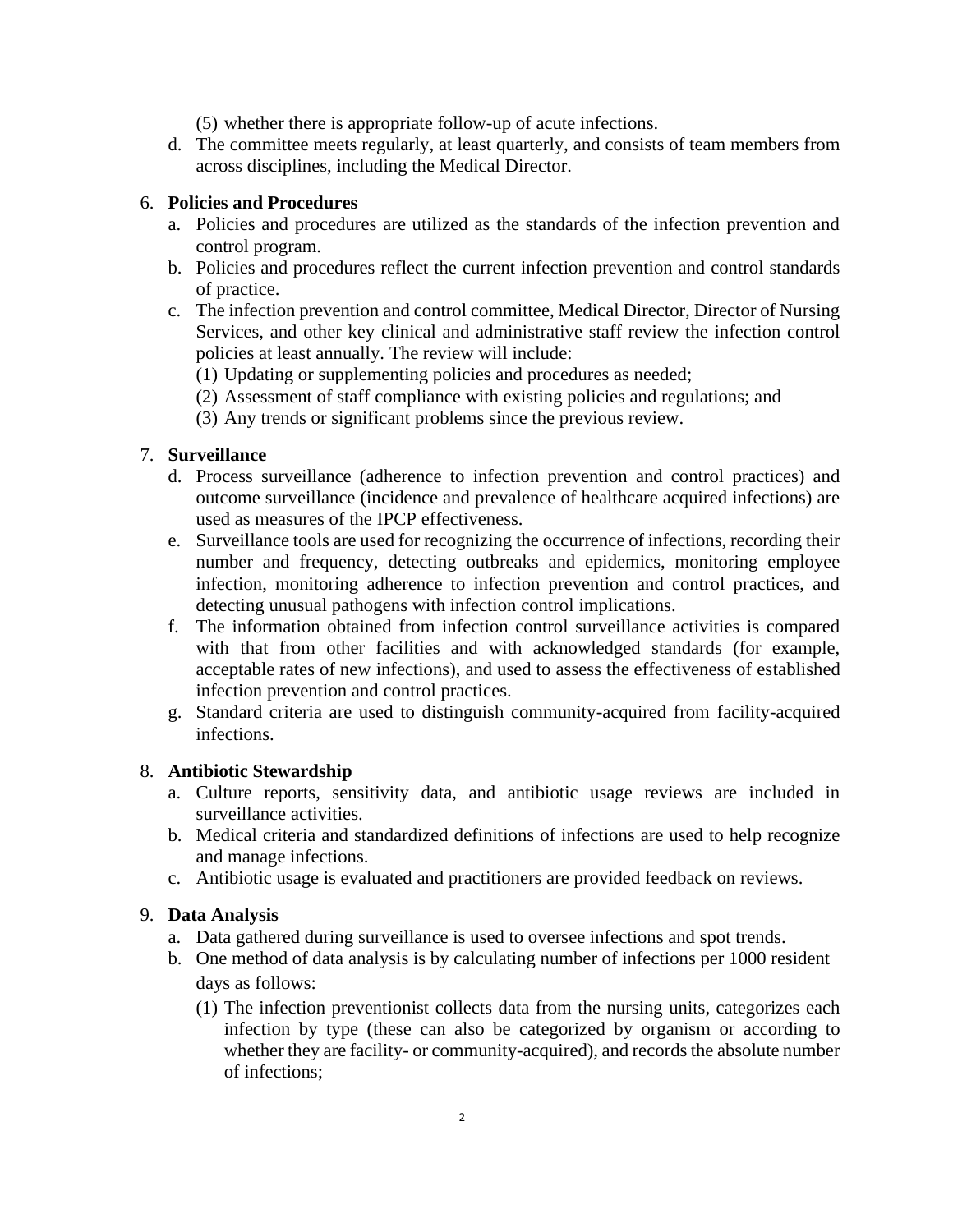- (2) To adjust for differences in bed capacity or occupancy on each unit, and to provide a uniform basis for comparison, infection rates can be calculated as the number of infections per 1000 patient days (a patient day refers to one patient in one bed for one day), both for each unit and for the entire facility;
- (3) Monthly rates can then be plotted graphically or otherwise compared side-by-side to allow for trend comparison; and
- (4) Finally, calculating means and standard deviations (using computer software) allows for screening of potentially clinically significant rates of infections (greater than two standard deviations above the mean).
- c. The Medical Director will help design data collection instruments, such as infection reports and antibiotic usage surveillance forms, used by the Infection Preventionist.

## 10. **Outbreak Management**

- a. Outbreak management is a process that consists of:
	- (1) determining the presence of an outbreak;
	- (2) managing the affected residents;
	- (3) preventing the spread to other residents;
	- (4) documenting information about the outbreak;
	- (5) reporting the information to appropriate public health authorities;
	- (6) educating the staff and the public;
	- (7) monitoring for recurrences;
	- (8) reviewing the care after the outbreak has subsided; and
	- (9) recommending new or revised policies to handle similar events in the future.
- b. Specific criteria will be used to help differentiate sporadic cases from true outbreaks or epidemics.
- c. The medical staff will help the facility comply with pertinent state and local regulations concerning the reporting and management of those with reportable communicable diseases.

# 11. **Prevention of Infection**

- a. Important facets of infection prevention include:
	- (1) identifying possible infections or potential complications of existing infections;
	- (2) instituting measures to avoid complications or dissemination;
	- (3) educating staff and ensuring that they adhere to proper techniques and procedures;
	- (4) communicating the importance of standard precautions and cough etiquette to visitors and family members;
	- (5) enhancing screening for possible significant pathogens;
	- (6) immunizing residents and staff to try to prevent illness;
	- (7) implementing appropriate isolation precautions when necessary; and
	- (8) following established general and disease-specific guidelines such as those of the Centers for Disease Control (CDC).

#### 12. **Immunization**

- a. Immunization is a form of primary prevention.
- b. Widespread use of influenza and COVID-19 vaccines in the nursing facility is strongly encouraged.
- c. Policies and procedures for immunization include the following: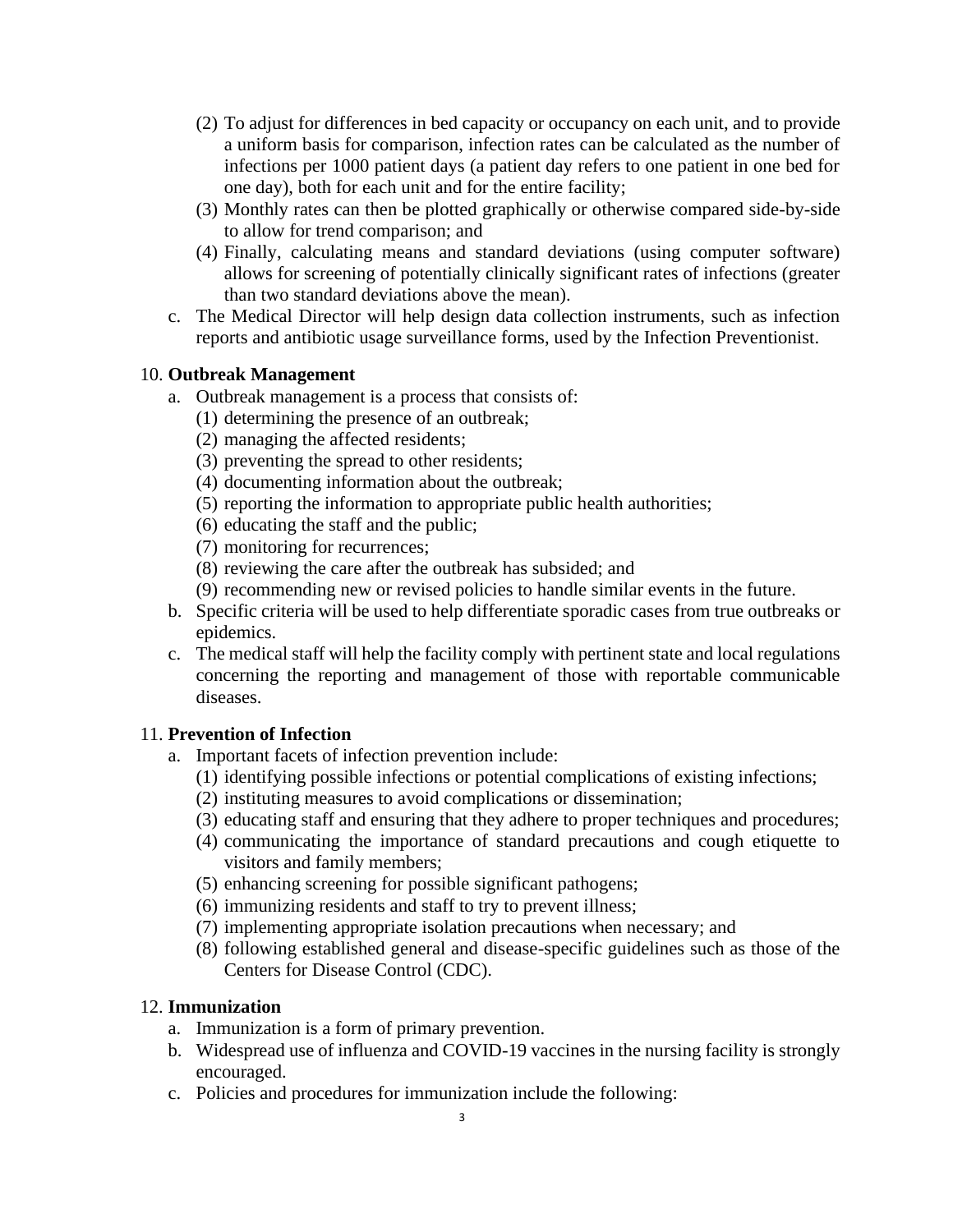- (1) the process for administering the vaccines;
- (2) who should be vaccinated;
- (3) contraindications to vaccination;
- (4) potential facility liability and release from liability;
- (5) obtaining direct and proxy consent, and how often;
- (6) monitoring for side effects of vaccination; and
- (7) availability of the vaccine, and who pays for it.

### 13. **Monitoring Employee Health and Safety**

- a. The facility has established policies and procedures regarding infection control among employees, contractors, vendors, visitors, and volunteers, including:
	- (1) situations when these individuals should report their infections or avoid the facility (for example, draining skin wounds, active respiratory infections with considerable coughing and sneezing, or frequent diarrheal stools);
	- (2) pre-employment screening for infections required by law or regulation (such as TB);
	- (3) any limitations (such as visiting restrictions) when there are infectious out breaks in the facility; and
	- (4) precautions to prevent these individuals from contracting infections such as hepatitis and the HIV virus from residents or others.
- b. Testing for medical conditions is done in compliance with other laws (such as the Americans with Disabilities Act), and regulations protecting individual confidentiality and/or prohibiting discrimination against those with certain disabilities or conditions.
- c. Those with potential direct exposure to blood or body fluids are trained in and required to use appropriate precautions and personal protective equipment.
	- (1) The facility provides personal protective equipment, checks for its proper use, and provides appropriate means for needle disposal.
	- (2) A protocol is in place for managing those who stick themselves with a needle that was possibly or actually in contact with blood or body fluids.